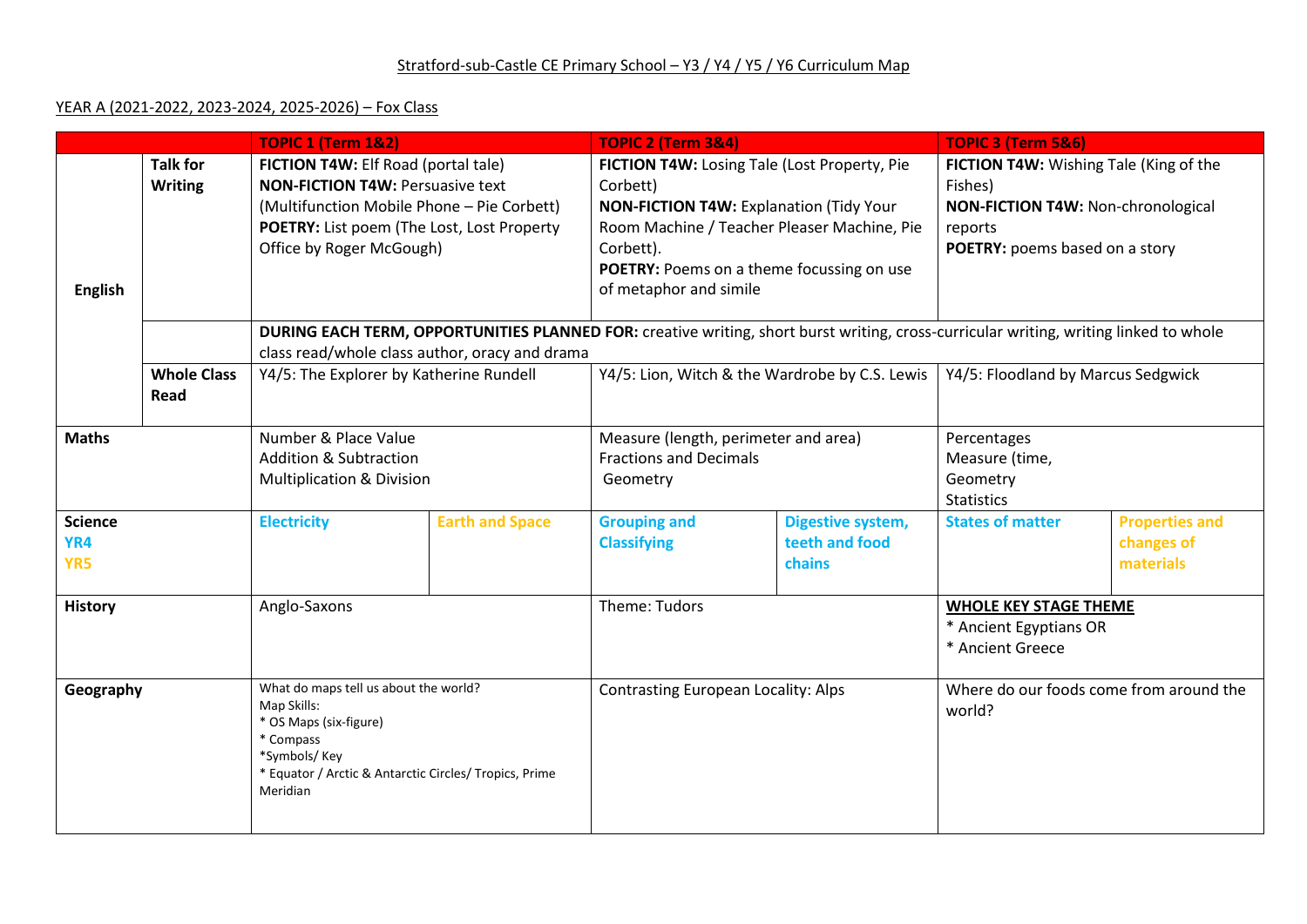# Stratford-sub-Castle CE Primary School - Y3 / Y4 / Y5 / Y6 Curriculum Map

|                                                                                                                                                                                                                                                                                                                                                                                                                                                                                   | <b>TOPIC 1 (Term 1&amp;2)</b>                                                                                                                                                                               |                                                                                                                                                                                                                                                 | <b>TOPIC 2 (Term 3&amp;4)</b>                                                                                                                                                                |                                                                                                                                                                                                                                                                           | <b>TOPIC 3 (Term 5&amp;6)</b>                                                                                                                                    |                                                                                                   |
|-----------------------------------------------------------------------------------------------------------------------------------------------------------------------------------------------------------------------------------------------------------------------------------------------------------------------------------------------------------------------------------------------------------------------------------------------------------------------------------|-------------------------------------------------------------------------------------------------------------------------------------------------------------------------------------------------------------|-------------------------------------------------------------------------------------------------------------------------------------------------------------------------------------------------------------------------------------------------|----------------------------------------------------------------------------------------------------------------------------------------------------------------------------------------------|---------------------------------------------------------------------------------------------------------------------------------------------------------------------------------------------------------------------------------------------------------------------------|------------------------------------------------------------------------------------------------------------------------------------------------------------------|---------------------------------------------------------------------------------------------------|
| <b>RE</b><br><b>LINKS TO WILTSHIRE</b><br><b>SYLLABUS:</b><br>BELIEFS AND QUESTIONS (BQ)/<br><b>TEACHINGS AND AUTHORITY (<mark>TA</mark>)</b> /<br><b>INSPIRATIONAL PEOPLE (IP) /</b><br>SYMBOLS AND RELIGIOUS EXPRESSION<br>(SRE) / WORSHIP, PILGRAMIGE AND<br>SACRED PLACES (WPSP) / THE<br>JOURNEY OF LIFE AND DEATH ( <mark>JLD</mark> ) /<br>RELIGION AND THE INDIVIDUAL (RI) /<br>RELIGION, FAMILY AND COMMUNITY<br>(RFC) / BELIEFS IN ACTION IN THE<br><b>WORLD (BAAW)</b> | YEAR 4 SUMMER 2 -<br><b>CHRISTIANITY - Do people</b><br>need to go to church to<br>show they are Christians?<br><b>WPSP</b>                                                                                 | YEAR 4 UNIT AUTUMN 2 -<br><b>CHRISTIANITY - What is the</b><br>most significant part of the<br>nativity story for Christians<br>today? <b>SRE</b><br>YEAR 5 UNIT AUTUMN 2 -<br><b>CHRISTIANITY - Is the</b><br>Christmas story true? <b>SRE</b> | YEAR 4 ENQUIRY UNIT - Why<br>are there four Gospels and<br>how are they relevant to<br>Christians today? TA                                                                                  | YEAR 4 UNIT SPRING 2 -<br><b>CHRISTIANITY - Is</b><br>forgiveness always<br>possible for Christians?<br><b>BO SRE</b><br>YEAR 5 UNIT SPRING 2 -<br><b>CHRISTIANITY - How</b><br>significant is it for<br>Christians to believe God<br>intended Jesus to die?<br><b>BQ</b> | <b>Wiltshire Syllabus Ques. 5</b><br>- Who was Guru Nanak? <b>IP</b> ,<br><b>TA</b>                                                                              | YEAR 5 AUTUMN 1-<br>SIKHISM - How far<br>would a Sikh go for<br>his/her religion? TA,<br>WPSP, RF |
| <b>Computing</b>                                                                                                                                                                                                                                                                                                                                                                                                                                                                  | Word-processing (advanced skills)<br>Online (Class Blog)<br>Online Safety (email)                                                                                                                           |                                                                                                                                                                                                                                                 | Coding/Programming - Scratch; quiz<br>Online Safety (Safer Internet Day)                                                                                                                     |                                                                                                                                                                                                                                                                           | Radio Station/Podcast (Audacity)<br>Spreadsheets (graphs)<br>Online Safety (topical/ relevant)                                                                   |                                                                                                   |
| Art                                                                                                                                                                                                                                                                                                                                                                                                                                                                               | 1 <sup>st</sup> half Drawing, photography collage,<br>Local area sketching landscapes, photographing<br>local scenery, editing to create artworks.<br>Half and half painted landscapes LINK - geography     |                                                                                                                                                                                                                                                 | Collage, and 3D/clay work<br>Theme: Tudors- clay Tudor roses clay slab houses,<br>collage portraits using own face photos                                                                    |                                                                                                                                                                                                                                                                           | Textiles, print, collage -<br>Water and coasts theme - under the sea<br>FOX- create elements for a collective class<br>collage using textiles, print and collage |                                                                                                   |
| DT                                                                                                                                                                                                                                                                                                                                                                                                                                                                                | Food - Healthy and varied diet (including cooking<br>and nutrition requirements for KS2)<br>Cooking/ Enterprise Unit, Cooking<br>Y4/5: Baking (e.g. sweet/ savoury scones, biscuits<br>or cakes)- BAKE SALE |                                                                                                                                                                                                                                                 | <b>Electrical Systems-</b> Simple circuits and switches<br>(including programming and control)<br><b>Lights -4/5 Electrical Control</b><br>: Using a bulb with a switch (e.g. lights, torch) |                                                                                                                                                                                                                                                                           | <b>Textiles</b><br>Combining different fabric shapes<br>(including computer-aided design)<br><b>ECO FABRIC BAGS</b>                                              |                                                                                                   |
| <b>Music</b>                                                                                                                                                                                                                                                                                                                                                                                                                                                                      | Read and write basic rhythmic notation<br>* Y4/5 - Recorders                                                                                                                                                |                                                                                                                                                                                                                                                 | Sing rounds/ groups<br>Compose topic-based raps<br>Use of introduction and coda<br>* Y4/5 - Recorders                                                                                        |                                                                                                                                                                                                                                                                           | Perform alone or with a friend<br>* Y4/5 - Recorders                                                                                                             |                                                                                                   |
| <b>PSHE</b><br>Each class teaches year<br>group content as<br>appropriate                                                                                                                                                                                                                                                                                                                                                                                                         | Being Me in my World<br><b>Celebrating Difference</b>                                                                                                                                                       |                                                                                                                                                                                                                                                 | Dreams & Goals<br><b>Healthy Me</b>                                                                                                                                                          |                                                                                                                                                                                                                                                                           | Relationships<br>Changing Me - SRE WEEK                                                                                                                          |                                                                                                   |
| <b>PE</b>                                                                                                                                                                                                                                                                                                                                                                                                                                                                         | <b>Winter Games</b><br>Gymnastics<br>Dance                                                                                                                                                                  |                                                                                                                                                                                                                                                 | <b>Winter Games</b><br>Gymnastics<br>Swimming                                                                                                                                                |                                                                                                                                                                                                                                                                           | <b>Summer Games</b><br>Outdoor & Adventure<br>Athletics                                                                                                          |                                                                                                   |
| French                                                                                                                                                                                                                                                                                                                                                                                                                                                                            | I can speak French                                                                                                                                                                                          |                                                                                                                                                                                                                                                 | All About Me!                                                                                                                                                                                |                                                                                                                                                                                                                                                                           | Topical – linked to topic                                                                                                                                        |                                                                                                   |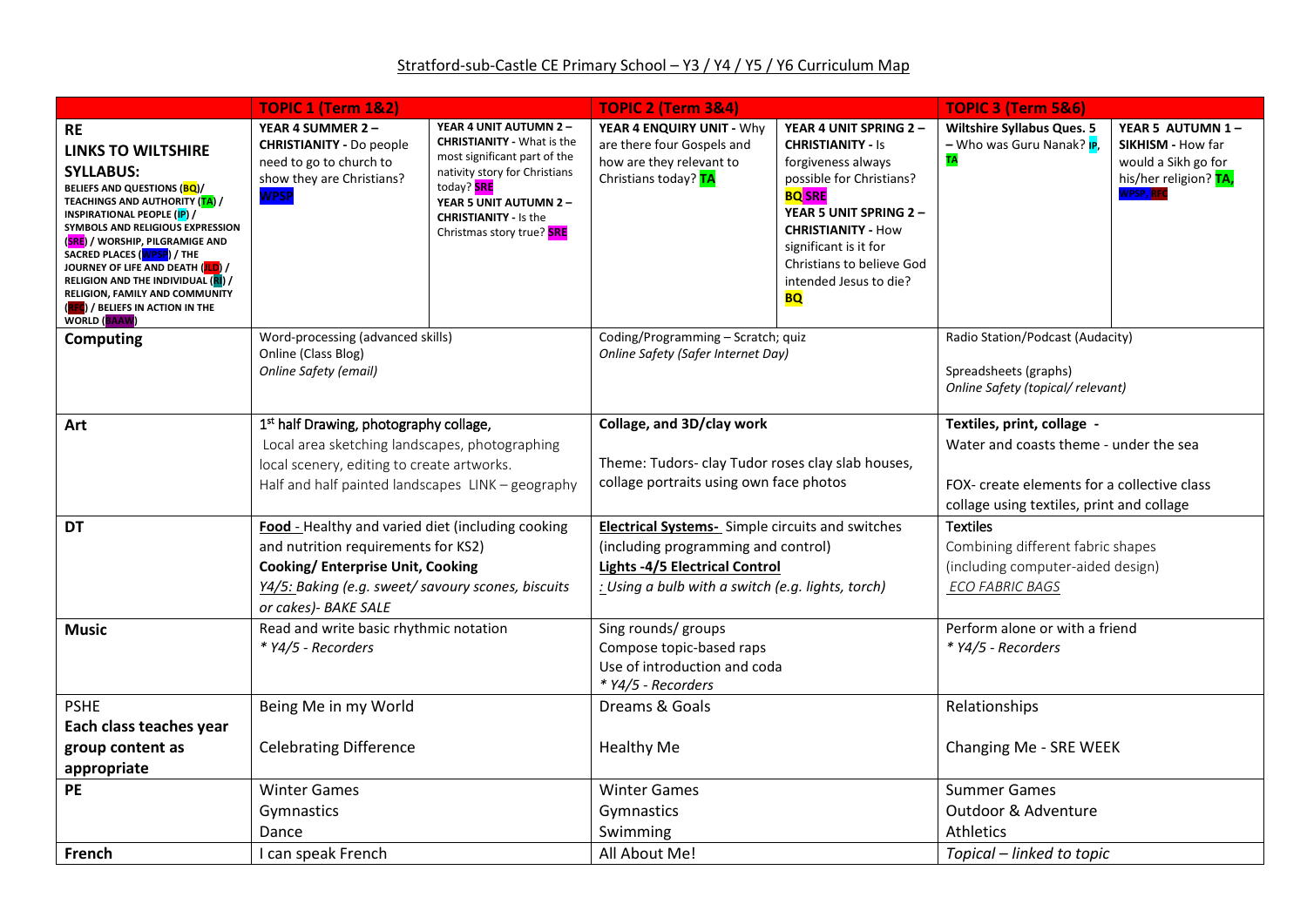# Stratford-sub-Castle CE Primary School - Y3 / Y4 / Y5 / Y6 Curriculum Map

### YEAR B (2022-2023, 2024-2025, 2026-2027) – Fox Class

|                              |                                      |                                                                                                                                                                      | <b>TOPIC 1 (Term 1&amp;2)</b>                                                                        |                                                                                                                                                                                         | TOPIC 2 (Term 3&4)                                                                                                             |                                                                                    | TOPIC 3 (Term 5&6)                                                                                |  |  |  |
|------------------------------|--------------------------------------|----------------------------------------------------------------------------------------------------------------------------------------------------------------------|------------------------------------------------------------------------------------------------------|-----------------------------------------------------------------------------------------------------------------------------------------------------------------------------------------|--------------------------------------------------------------------------------------------------------------------------------|------------------------------------------------------------------------------------|---------------------------------------------------------------------------------------------------|--|--|--|
|                              | <b>Talk</b><br>for<br><b>Writing</b> | Fox                                                                                                                                                                  | FICTION T4W: Defeating the Monster<br><b>NON-FICTION T4W: Instructions</b><br>POETRY: alphabet poems |                                                                                                                                                                                         | FICTION T4W: Finding Tale<br>NON-FICTION T4W: Newspaper (recount)<br>POETRY: poems conveying feelings, moods<br>or reflections |                                                                                    | FICTION T4W: Journey Tale<br><b>NON-FICTION T4W: Persuasive</b><br><b>POETRY: narrative poems</b> |  |  |  |
| <b>English</b>               |                                      |                                                                                                                                                                      |                                                                                                      |                                                                                                                                                                                         |                                                                                                                                |                                                                                    |                                                                                                   |  |  |  |
|                              |                                      |                                                                                                                                                                      |                                                                                                      | DURING EACH TERM, OPPORTUNITIES PLANNED FOR: creative writing, short burst writing, cross-curricular writing, writing linked to whole class<br>read/whole class author, oracy and drama |                                                                                                                                |                                                                                    |                                                                                                   |  |  |  |
|                              |                                      | <b>Whole Class Read</b>                                                                                                                                              | Y4/5: Kensuke's Kingdom by Michael                                                                   |                                                                                                                                                                                         | Y4/5: 'There's a Boy in the Girls' Bathroom'                                                                                   |                                                                                    | Y4/5: Carrie's War by Nina Bawden                                                                 |  |  |  |
|                              |                                      |                                                                                                                                                                      | Morpurgo                                                                                             |                                                                                                                                                                                         | by Louis Sacher                                                                                                                |                                                                                    |                                                                                                   |  |  |  |
| <b>Maths</b>                 |                                      |                                                                                                                                                                      | Number & Place Value<br><b>Addition &amp; Subtraction</b><br><b>Multiplication &amp; Division</b>    |                                                                                                                                                                                         | Measure (length, perimeter and area)<br><b>Fractions and Decimals</b><br>Geometry                                              |                                                                                    | Percentages<br>Measure (time,<br>Geometry<br><b>Statistics</b>                                    |  |  |  |
| <b>Science</b><br>YR4<br>YR5 |                                      | <b>Grouping and</b><br><b>Classifying</b>                                                                                                                            | Digestive system,<br>teeth and food<br>chains                                                        | <b>States of matter</b>                                                                                                                                                                 | <b>Properties and</b><br>changes of<br>materials                                                                               | <b>Sound</b>                                                                       | <b>Earth and Space</b>                                                                            |  |  |  |
| <b>History</b>               |                                      | Theme: Monarchs over the years                                                                                                                                       |                                                                                                      | Archelogy (including an Anglo-Saxon focus)<br>Archelogy dig)                                                                                                                            |                                                                                                                                | <b>WHOLE KEY STAGE THEME</b><br>* WWII OR<br>* Local Study: Why is Salisbury here? |                                                                                                   |  |  |  |
| Geography                    |                                      | Why are maps important?<br>Map Skills:<br>* OS Maps (six-figure)<br>* Compass<br>*Symbols/ Key<br>* Equator / Arctic & Antarctic Circles/ Tropics, Prime<br>Meridian |                                                                                                      | Contrasting European Locality: Algarve (incl.<br>food miles)                                                                                                                            |                                                                                                                                | How are mountains formed? Where are<br>mountains in the world?                     |                                                                                                   |  |  |  |